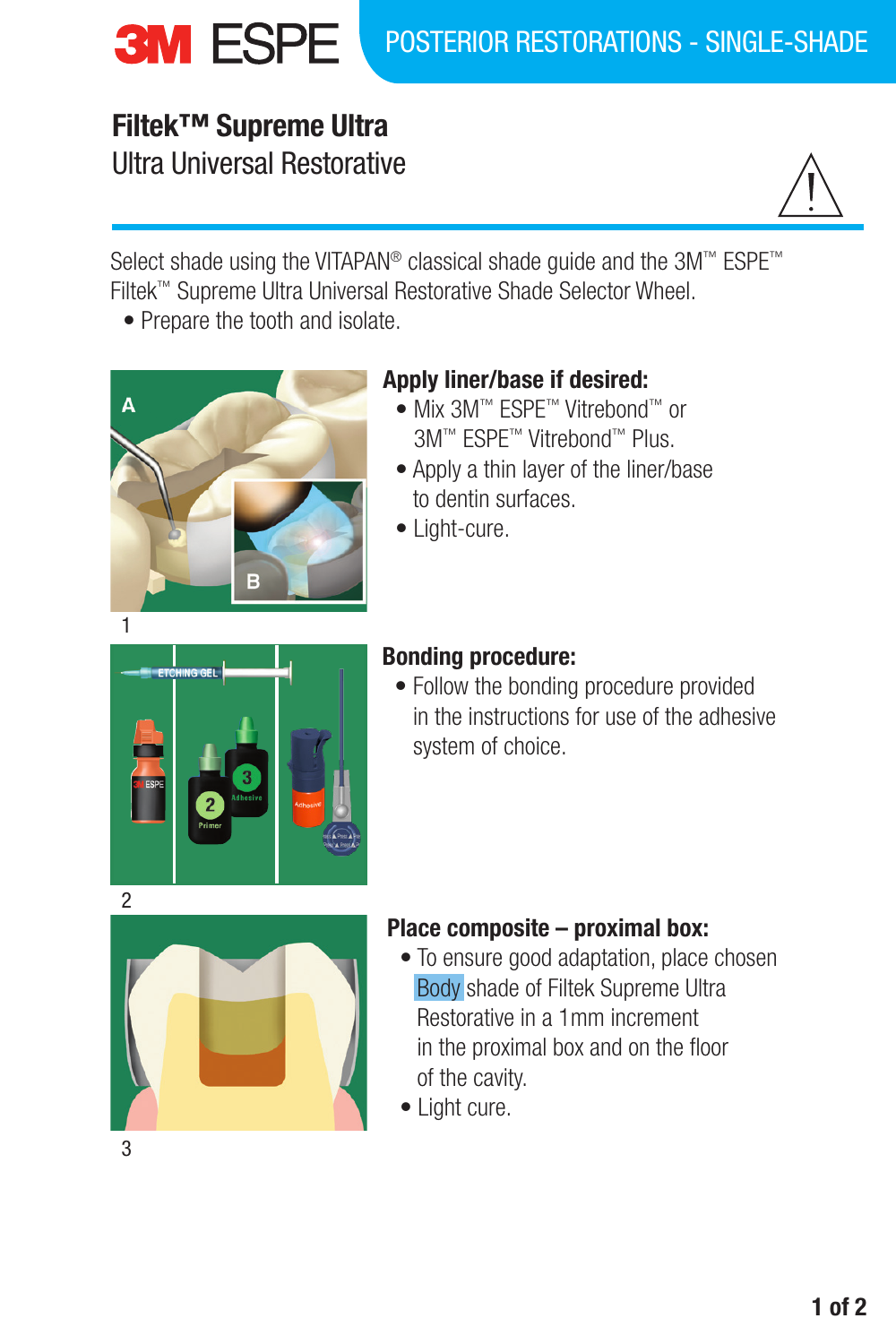# **Filtek™ Supreme Ultra**

Ultra Universal Restorative

### All halogen and LED lights (with output 400-1000 mW/cm2 )

| <b>Shades</b>             | Increment        | <b>Cure time</b> |
|---------------------------|------------------|------------------|
| Body, Enamel, Translucent | $2.0 \text{ mm}$ | 20 sec.          |
| Dentin, A6B and B5B       | $1.5 \text{ mm}$ | $40$ sec.        |

#### Elipar<sup>™</sup> LED Curing Lights (with output 1000-2000 mW/cm<sup>2</sup>)

| <b>Shades</b>             | Increment        | <b>Cure time</b> |
|---------------------------|------------------|------------------|
| Body, Enamel, Translucent | $2.0 \text{ mm}$ | $10$ sec.        |
| Dentin. A6B and B5B       | $1.5 \text{ mm}$ | 20 sec.          |



### **Place composite:**

- Continue placing chosen Body shade of Filtek Supreme Ultra restorative in increments.
- Use remaining coronal tooth structure as a guide for placement and adaptation.

*Overfill slightly.*

• Light cure.